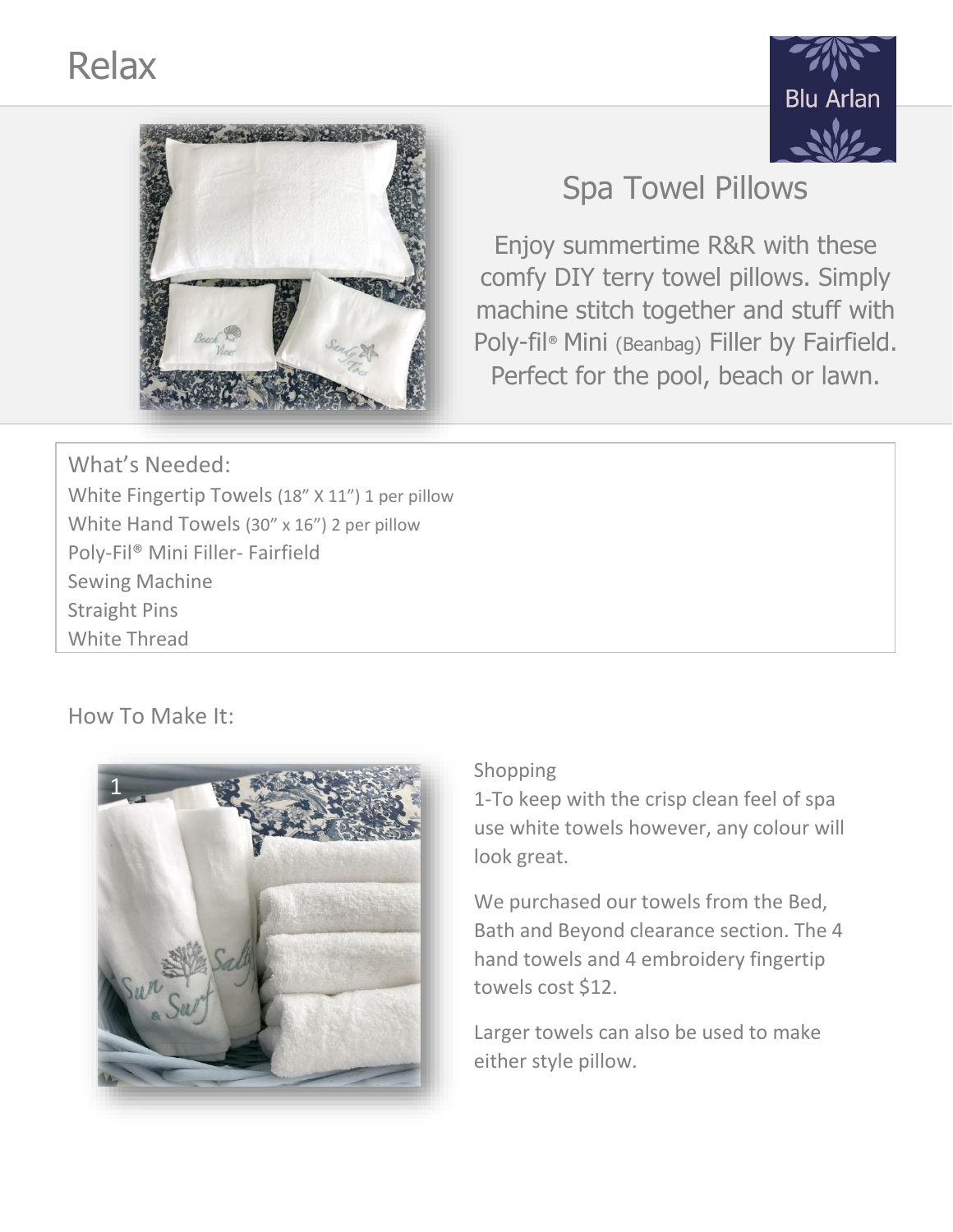### Fingertip Towel Pillows



2- Cut tags off.

3- Fold fingertip towel in half to form a 11"x 9" rectangle.

4- Place straight pins around the towel to hold fold in place. Pin slightly above the terry nap portion of the towel.

*Note: Towels finished edges will be on the outer edge.*



5- Stitch the area between of the terry nap and finished edge.

6. Machine stitch towel together. Leave a 3" opening so Poly-Fil® Mini Filler can be added.

We put our 3" opening in the center of the right side.

7. Knot and cut threads off. Open hole for filling.



8- Open the spout on the Poly-Fil® Mini Filler bag. Set spout inside opening and pour in Mini Filler. Fill pillow ¾ full. Remove spout.

9- Machine stitch opening closed. Knot and cut off threads.

10- Pillow is now finished. Repeat above process for all additional pillows needed.